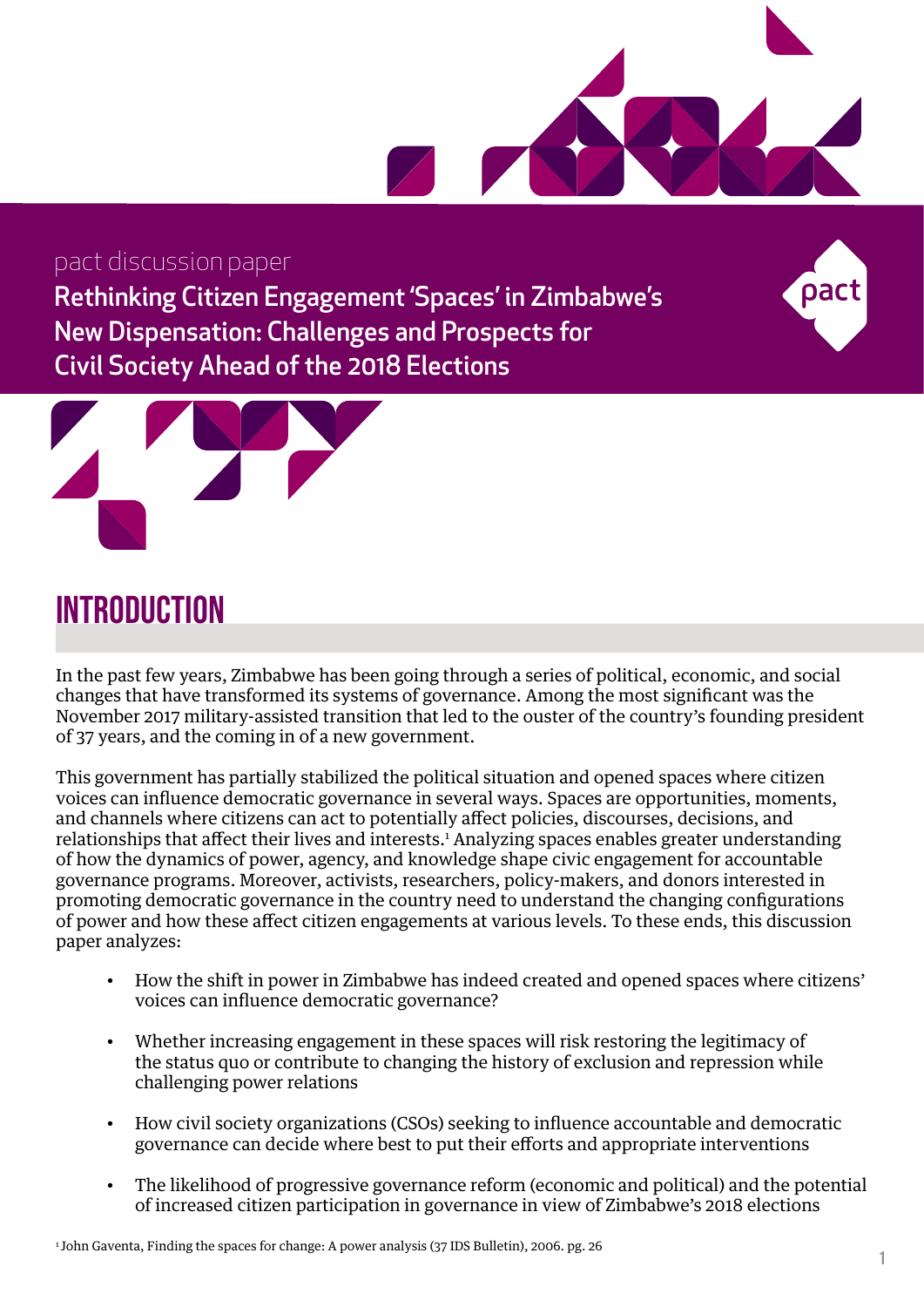## Recent Changes in the Political, Social, and Economic Landscapes

#### *Civic Engagement*

Since November 2017, the new administration has been working to shepherd the country out of international isolation and recover the severely underperforming economy.2 This has seen it endeavouring for a more inclusive and consultative approach and as such various dialogue meetings have been convened by government with different stakeholders, such as business, youth, academics including those in the diaspora. For example, government officials have convened dialogues with different stakeholders, such as business, youth, academicians, and Zimbabweans in the diaspora.<sup>3</sup>

For the first time, a Zimbabwean President was invited to the World Economic Forum in Davos, Switzerland, in preparation President Mnangagwa held a town hall meeting with citizens, including youth, to collect input from the country's stakeholders to inform his participation.4 During the meeting, the president affirmed how his administration is open for dialogue with youth on their needs and encouraged them to provide his government with recommendations on how to improve their welfare. Also, to corroborate the government's efforts to engage and collaborate with citizens for democratic governance, the president led a delegation of 10 cabinet ministers and 80 private business executives to China.<sup>5</sup>

The trip with business executives was meant to unlock opportunities and bolster efforts to turn around the economy by both government and private sector. This is indeed a rare opportunity which was presented by government to engage and collaborate with citizens on needed reforms to transform the country's economic situation.

As a result, this citizen engagement drive has also cascaded to local government structures who have in turn also become more open to community dialogue. While some citizens have linked the above engagement drive to the upcoming 2018 harmonized elections where politicians are mainly seeking to be re-elected into office. Other critics of the Mnangagwa administration have criticized the proclaimed engagement approach highlighting continued exclusionary governance practices. For instance, post-November 2017, key allies of the Mnangagwa faction within ZANU PF were rewarded with cabinet posts whilst excluding those outside the party, including technocrats, who could have brought in different ideologies to the table.<sup>6</sup> Despite these setbacks, citizens and civil society must capitalize on these available windows of opportunity to converse meaningfully with public officials and aspiring candidates and hold them to account on needed and promised reforms for the country's socio-economic development.

The new administration's ongoing consultation processes has also opened an opportunity for organizations working to promote good governance to mobilize various citizen interests' groups to engage government on their priority issues and policy reform agenda. More strategically, civil society can use the emerging engagement space to build bridges and networks with government leaders that can be used for future lobbying and advocacy. Further, mobilizing citizens and citizen groups to participate in civic engagement processes, particularly those involving both elected and appointed government leaders, will help build a culture of accountability and participation among both citizens and solution-holders.

<sup>2</sup> Alex Magaisa, Critical analysis of Mnangagwa's first SONA, *Big Saturday Read*, 20 December 2017, https://www.bigsr.co.uk/singlepost/2017/12/21/BSR-Critical-analysis-of-Mnangagwa%E2%80%99s-first-SONA.

<sup>3</sup> ED reaches out to diaspora. The Herald, 22 December 2017; ED meets college bosses, *The Chronicle*, 8 January 2018; Mnangagwa to meet varsity students, *Newsday*, 11 January 2018.

<sup>4</sup> President E.D Mnangagwa town hall meeting in full: https://www.youtube.com/watch?v=3pyhttE1bPw.

<sup>&</sup>lt;sup>5</sup> 80 Business Executives accompany President to China, *The Chronicle*, 2 April 2018.<br><sup>6</sup> Zimbabwe's Emmerson Mnangagwa comes under fire over cabinet appointments; Opposition terms it 'recycling dead wood', Firstpost, 2 December 2017, https://www.firstpost.com/world/u-s-air-strike-in-libya-kills-member-of-al-qaeda-affiliate-military-4513071.html.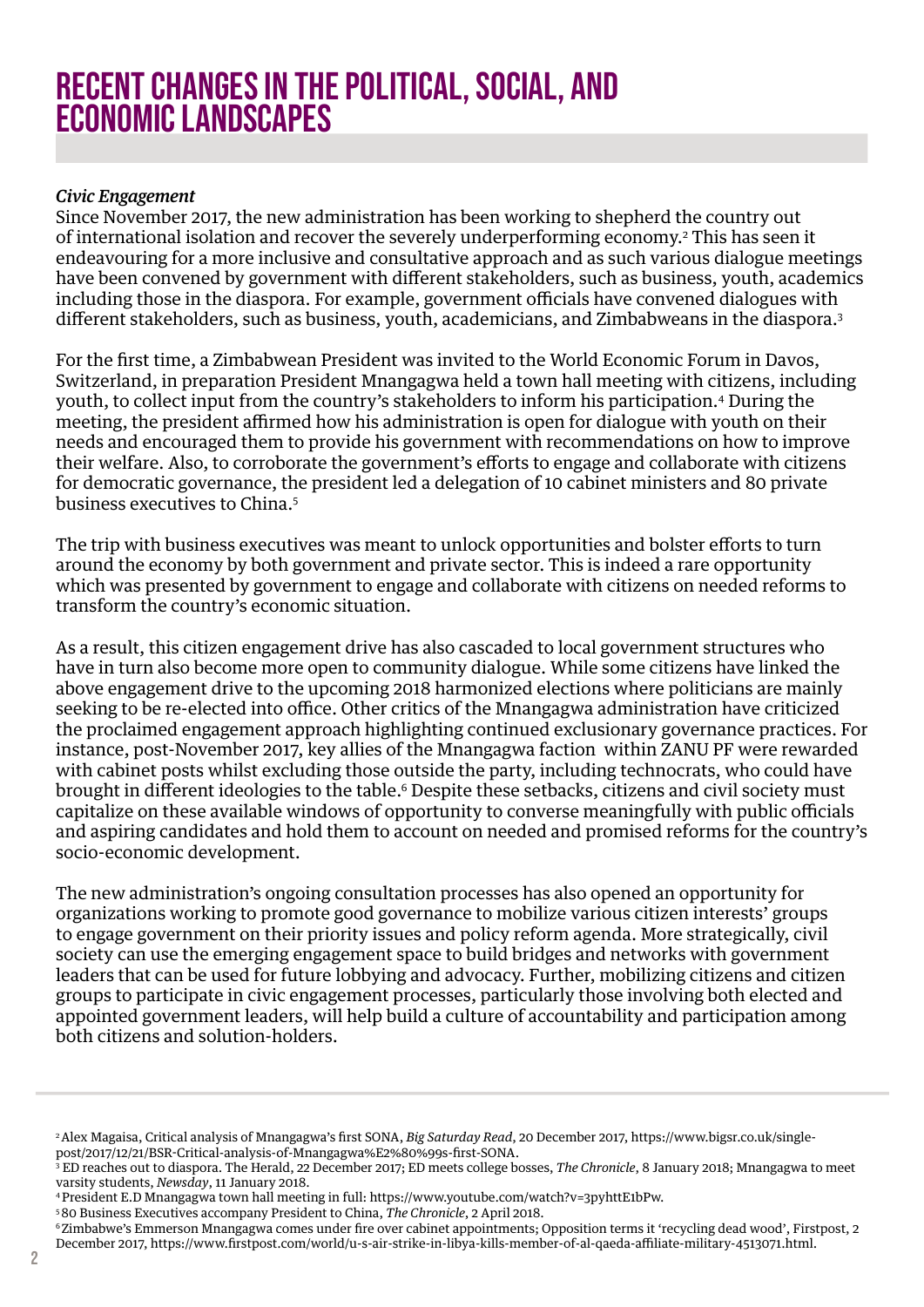#### *Legislative Reforms*

The ongoing reform initiatives have helped to create space for citizens and scope for CSOs to continue pushing for more policy reforms in select critical areas in a way that is strategically designed to entrench constitutionalism, transparency and accountability in governance. Since coming into power, the new administration has emphasized political and economic governance reforms. President Mnangagwa has been vocal about his commitment to eradicating corruption by entrenching the "values of honesty, transparency, accountability, and hard work in governance."7 He has also used every opportunity to emphasize his government's commitment to "entrenching a democratic society driven by respect for the Constitution, rule of law, mutual tolerance, peace and unity" and to "ensure that the 2018 harmonized general elections are credible, free and fair."8

The new government has already taken some practical steps to introduce notable reforms, for example the amendment to the Indigenization Act in a bid to open up the economy to improved foreign direct investment and the enactment of a new Finance Act meant to improve transparency and accountability in public finance management.9

The new Minister of Justice, Legal and Parliamentary Affairs Hon Ziyambi- Ziyambi under his 100-day plan highlighted the new government's plan to align laws to the Constitution.10 Citizens and civil society must therefore, capitalize on the new administration's political will in advancing constitutional and democratic reforms on election and human rights.11 Given that there still remains important laws integral to the exercise of fundamental rights and freedoms that have not been aligned to the Constitution, examples include the repressive Public Order and Security Act (POSA) and the Access to Information Protection and Privacy Act (AIPPA), which place restrictions on citizens' basic rights.12 There is scope for CSOs to collectively organize and engage government on law reform efforts to repeal or amend these laws in order for them to give effect to the rights of freedom of assembly and petition, freedom to demonstrate and petition and freedom expression. The on-going law reform initiatives thus create space for citizens to continue pushing for more policy or law reforms in select critical areas strategically centred to entrench constitutionalism, transparency and accountable governance in Zimbabwe.

Importantly, the new administration is likely to enact law reforms in areas it views as politically non-controversial "," such as those advancing women's and children's rights. For example, during a meeting organized by Women's Coalition of Zimbabwe and other women's groups, President Mnangagwa stated his intentions of having the Marriage Bill (criminalizing child marriages) finalized in the first session of the next parliament. Therefore, women's rights organizations and coalitions should utilize this political will by mobilizing and pressuring the government to fulfil its commitment to aligning such relevant laws to the Constitutional provisions advancing rights of women, youths, marriage rights, equality and non-discrimination.

#### *Relaxation of Restrictions on Freedom*

Analyses of the new administration have also highlighted that it is under immense pressure to relax the application of the inherited state repressive instruments to try to win legitimacy and trust both locally and internationally.<sup>13</sup> For example, Pact studies have confirmed this with regards to restrictive pieces of legislation, such as POSA and AIPPA, which have been used to restrict civil society from organizing public engagement activities.14 The new administration has been commended for at least curbing widespread impunity by state actors, and human rights violations by the police and state security agents have diminished post-Mugabe.

<sup>&</sup>lt;sup>14</sup> Pact's Applied Political Economy Analysis (APEA) study conducted in



<sup>&</sup>lt;sup>7</sup>Live Blog: State of the Nation Address, *The Herald*, 20 December 2017, http://www.herald.co.zw/live-blog-state-of-the-nation-address-2/.<br><sup>8</sup>Alex Magaisa, Critical analysis of Mnangagwa' s first SONA, BSR, 21 December 2 Critical-analysis-of-Mnangagwa%E2%80%99s-first-SONA.

<sup>9</sup> Finance Act, 2018. (No.1 of 2018); Veritas, Bill Watch 5-2018: Indigenization Amendments Now Law; Full Zimbabwe 2018 national budget statement, *Newsday*, 7, December 2017, https://www.newsday.co.zw/2017/12/live-updates-zimbabwe-2018-national-budget-presentation/. 10 https://news.pindula.co.zw/2018/01/12.

<sup>11</sup> Government prioritises electoral, human rights laws alignment, *The Herald*, 21 July 2017, https://www.herald.co.zw/govt-prioritiseselectoral-human-rights-laws-alignment/29.<br><sup>12</sup> Parliament digs in on POSA, *Newsday*, 4 April 2018.

<sup>&</sup>lt;sup>13</sup> D. Coltart, Whither Zimbabwe, *Daily News*, 4 January 2018.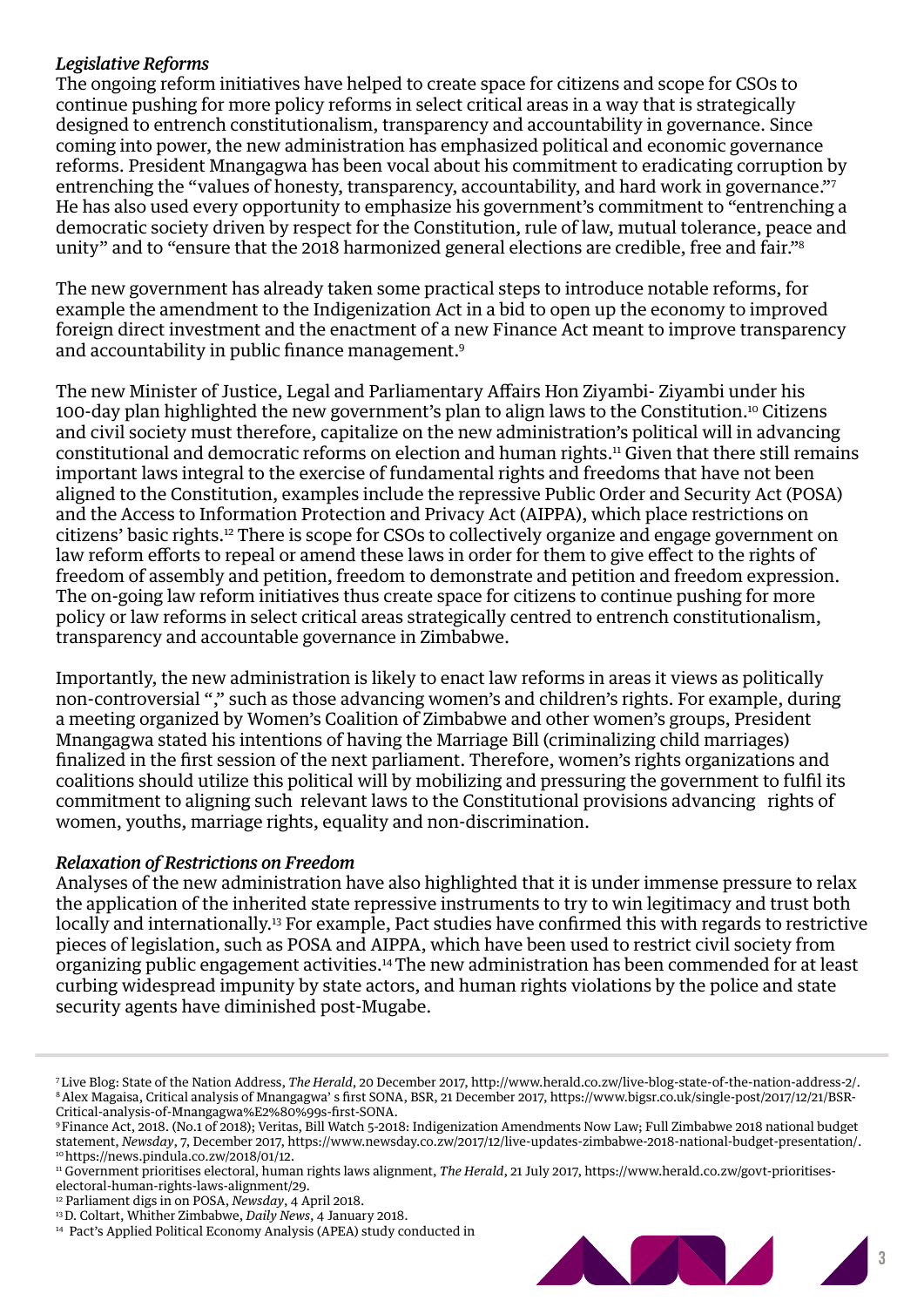The new government has also made gradual openings for citizens, civil society groups, and political parties to organize publicly than in the past. Previously, it was difficult for CSOs to get clearance to hold public gatherings from relevant government departments, including the Police and Central Intelligence Organization, a requirement under POSA. Actually, Mugabe's regime manipulated POSA by placing such cumbersome procedures that inhibited citizens the right to participate in peaceful political activities or collectively gather on peaceful activities aimed at influencing or challenging the policies of his government. Under the new government, citizen groups and civil society have easily acquired clearances to organize and discuss pertinent political and socio-economic issues affecting democratic and accountable governance. This has been attributed to a change in or proper application of legal instruments such as POSA15 Radical pressure groups, such as Mthwakazi Liberation Front and Ibhetshu likaZulu, are now finding it easy to organize public meetings. The police are clearing their meetings, including organizing tours to Gukurahundi<sup>16</sup> grave sites, which was restricted during the Mugabe-led government.

This presents a good opportunity for CSOs to mobilize citizens to engage on healing and reconciliation issues. The gradual opening of space in most parts of the country also has created an opportunity for civil society to move into those areas where they have previously struggled to get in and introduce their programs and to set up community-based structures. Examples of such areas include mining, farming areas, and parts of geographical districts in Mashonaland Central (Mazowe, Rushinga, Muzarabani, Mbire, Guruve) and Masvingo (Bikita). At the same time, the newfound freedom is an opportunity for civil society to openly discuss sensitive issues it struggled to talk about in the past such as openly criticizing government's poor administration of public funds by public officials affecting the poor service delivery in the country's critical sectors such as health, educations, water, sanitation and transport. Civil society needs to take advantage of the relaxation in repressive conditions in most parts of the country to scale up civil rights education and governance work to reach out to as many community members as possible.

As a result of these relaxations, numerous citizen groups have managed to freely express their views on various governance issues. A wave of citizens' protests related to poor service delivery, working conditions, remuneration, and the worsening economic situation have occurred since November 2017. In February 2018, thousands of women in Hwange freely demonstrated for weeks demanding three-year salary arrears from Hwange Colliery Mine.17 Similarly, junior doctors held a month-long strike against the government demanding improved remuneration and working conditions. The strike paralysed the public health delivery system and ended after the government complied with doctors' demands.18 In another case, the government displayed its ability to listen to citizen voices when a decision to ban minibuses from getting into the city centre by the Harare City Council<sup>19</sup> was reversed following a public protest.20

This renewed citizen activism through exercise of fundamental freedoms presents a great opportunity to reconfigure Zimbabwe's political landscape so that citizens' newfound assertiveness and readiness can be used to shape democratic and accountable governance in the country. However, these efforts must be complemented by civic groups' effective monitoring of legislative/ policy implementation and reform efforts to identify unconstitutional violations of rights and to ensure democratic governance.

<sup>15</sup> Public Order and Security Act [Chapter 11:17].

<sup>&</sup>lt;sup>16</sup> The Gukurahundi was a series of massacres of an estimated 20000 Ndebele civilians carried out by the Zimbabwe National Army from early 1983 to late 1987.

<sup>17</sup> Hwange wives grievances to be taken to Parly, *The Sunday News*, 4 March 2018.

<sup>18</sup> Doctors strike has become national crisis, *Daily News*, 30 March 2018; Doctors, Government reach agreement to end strike, The Standard, 1 April 2018.

<sup>19</sup> Harare bans kombis from CBD, *The Herald*, 20 February 2018.

<sup>20</sup> Government reverses CBD kombi ban, *The Herald*, 23 February 2018.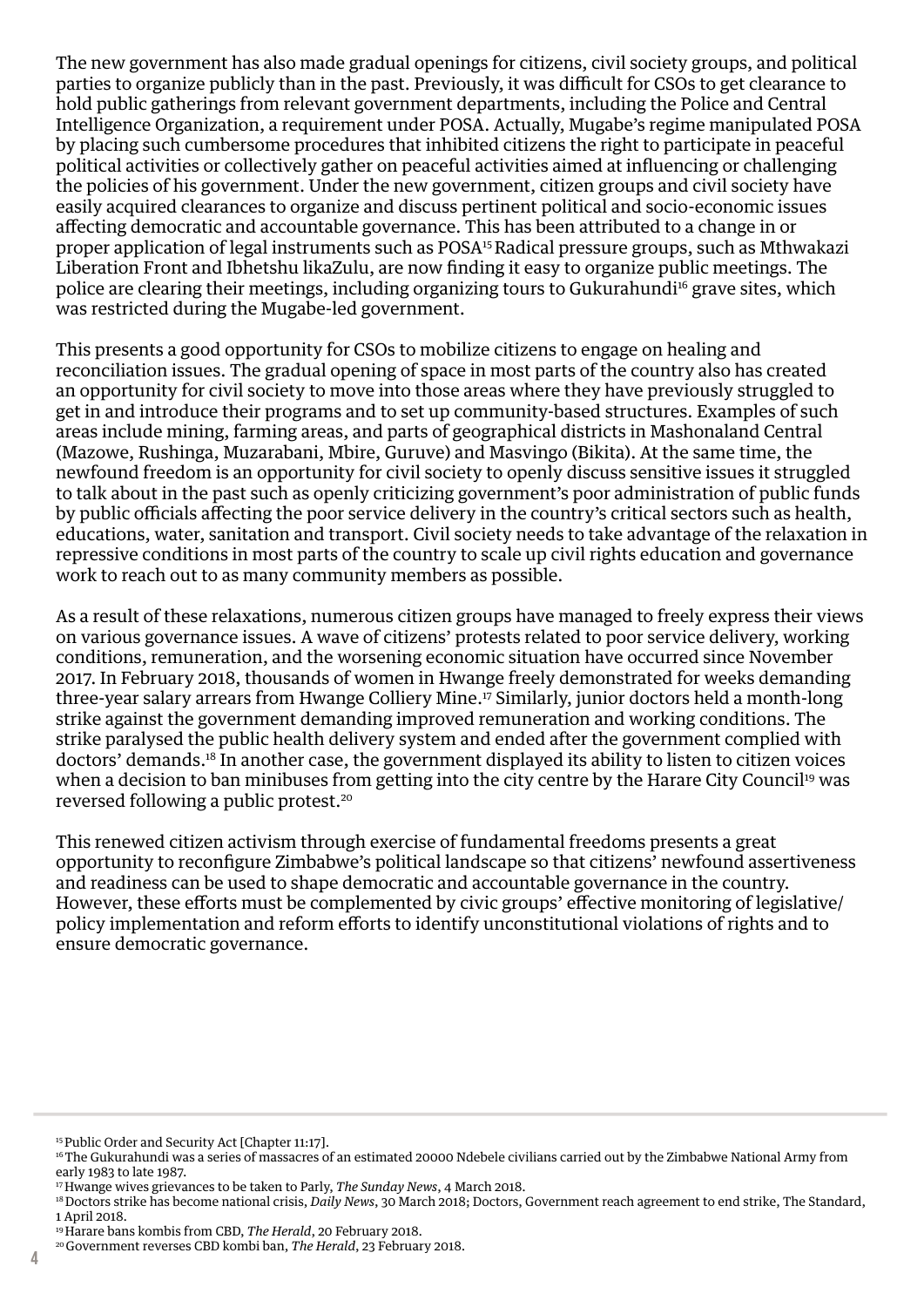## Risks of Citizen Engagement for Democratic Governance in Zimbabwe

While there have been some remarkable openings in the exercise of fundamental freedoms, some forms of repression are still prevalent, such as the arbitrary dismissal of 16,000 nurses who had been on strike to demand better working conditions from the government.21 This violated Sections 65(3) and 4 of the Constitution, which recognizes that "every employee has the right to participate in collective job action including the right to strike, sit in, and withdraw their labor." The government's firing of striking nurses and threating of teachers who gave notice to strike raises questions about the new administration's commitment to the rule of law, due process, and constitutional rights and freedoms. Such actions by government warrant collective advocacy efforts involving individual citizens, civil society, and members of the public service.

Some evidence of such collective advocacy efforts by civil society and the public service already exists, such as the solidarity social media campaigns surrounding the nurses strike using the Twitter hash tag #BringBackOurNurses and litigation support services by public interest law organizations calling on the government to uphold the rule of law related to labor rights and improvements in the country's public health. These collective advocacy efforts resulted in the government allowing dismissed nurses who were interested in rejoining the public health sector reapply. These results show that positive outcomes are possible; therefore, more collective action needs to be fostered between civil society and the public service to influence democratic and accountable governance in the country.

There are also some serious challenges for broader democratization arising out of the linkages between ruling ZANU PF party, the government, and the military structure, which has profound implications for the pace and quality of governance, democracy, and human rights in Zimbabwe. This situation could adversely affect the process and outcome of the 2018 elections, especially given allegations of pre-deployment of "boys on leave" (soldiers that have been accorded special leave to campaign for ZANU PF) and traditional chiefs' public declarations of support for the ruling party. Therefore, civil society must continue lobbying for a level playing field for free, fair, and credible elections.

# Election-Related Issues and Reforms

Elections are a key democratic process that enables citizens to freely exercise their democratic rights to shaping the governance of the country. Constitutionally, Zimbabwe must hold the 2018 elections on or before 31 August. In the past, the country has seen elections marred by political violence and contestations on credibility and fairness. In line with the Constitution, the new government has committed itself to holding free, fair, and credible elections.<sup>22</sup> This has created several openings for citizens to engage on electoral issues.

#### *The Right to Vote Extended to Aliens*

As the country carried out the nationwide Biometric Voter Registration (BVR)process, the Registrar-General (RG) Tobaiwa Mudede's issued out a public statement that persons with national identity cards inscribed aliens would not be eligible to register as voters. This is despite the 2017 constitutional provisions legalizing dual citizenship. In the November 2017, the High Court made a landmark ruling a, in which the court ruled in favour of people born in Zimbabwe above 18 years with dual citizenship possessing identification documents endorsed alien showing that such person was born in Zimbabwe and at least one of the parents having been born in Zimbabwe or from the SADC region to be allowed to register in the ongoing biometric voter registration (BVR) in order for them to participate in the country's elections without any impediment.<sup>23</sup>

<sup>21</sup> Tendai Kamhungira, Nurses embark on countrywide strike, Daily News, 16 April 2018, https://www.dailynews.co.zw/articles/2018/04/16/ nurses-embark-on-countrywide-strike.

<sup>22</sup> Andrew Kunambura, ED promises free, fair elections, Daily News, 16 December 2017, https://www.dailynews.co.zw/articles/2017/12/16/ ed-promises-free-fair-elections.

<sup>23</sup> Movement for Democratic Change (T), Movement for Democratic Change (N) and Sarah Kachingwe vs Zimbabwe Electoral Commission, Registrar-General, Ministry of Home Affairs and Zimbabwe National Patriotic Front HC 10623/17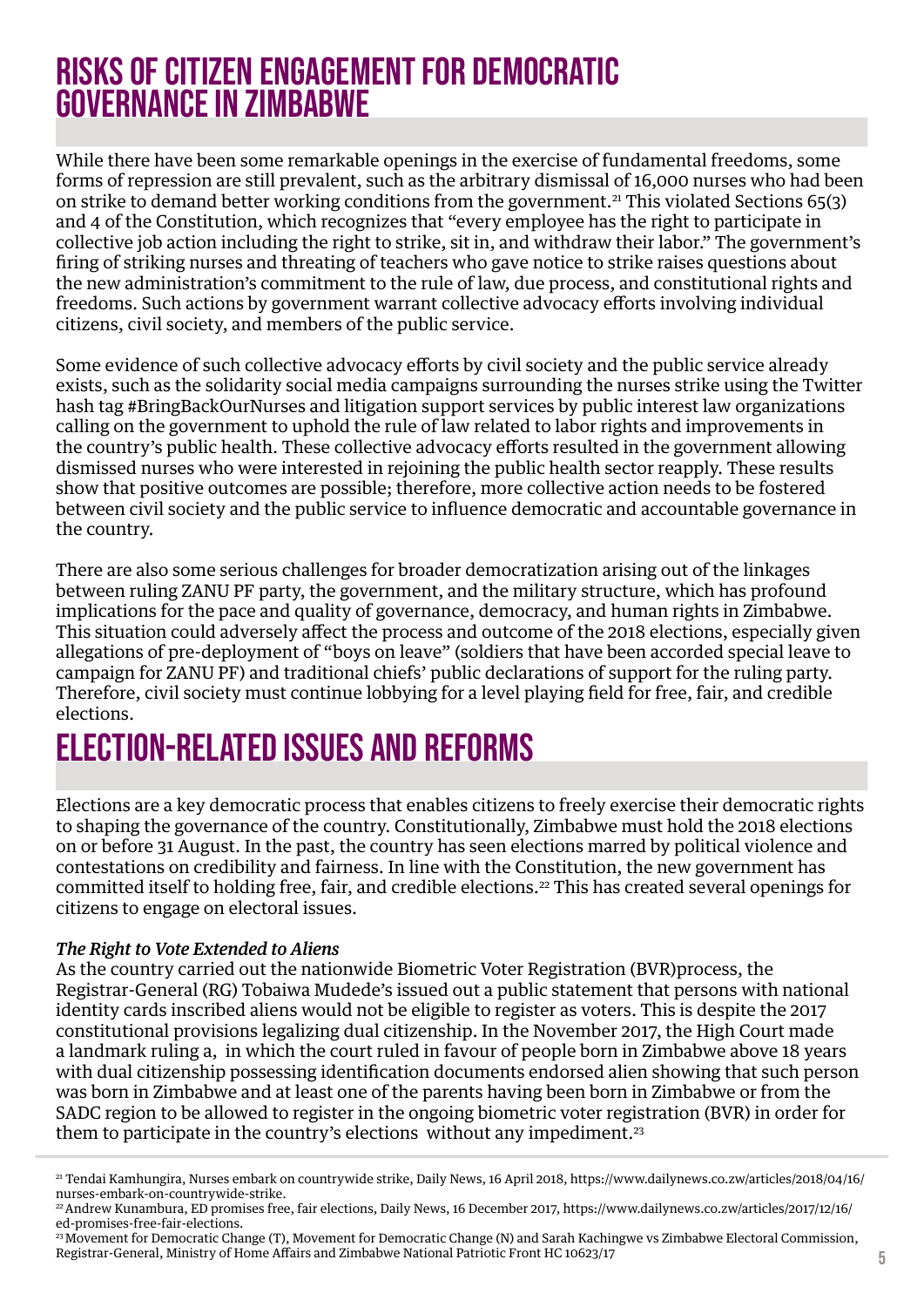This court ruling has created an opportunity for previously disenfranchised citizens classified as aliens to get an opportunity to exercise their democratic right to vote and participate in the 2018 harmonized elections. CSOs should seize this opportunity and encourage this group of citizens to register to vote. CSOs also should inspect the voters roll and vote in the forthcoming elections.

#### *International Observers*

Another key progressive development is that the new government has set aside its long-standing ban on Western observers' involvement in the country's polls, inviting the European Union (EU) and United States of America (USA) to observe and monitor the forthcoming elections. The EU and USA are part of the 61 countries and international bodies that have been officially invited by the government to send observers to participate in the election earmarked for July. The EU countries and USA are specific countries that had been banned from monitoring Zimbabwe's elections since 2002, when relations with the Mugabe-led regime soured over human rights abuse allegations.).

The decision to invite international observers is a welcome initiative by the government to ensuring free and fair elections, however civil society needs to keep on pressing for key reforms needed to make the elections credible, free and fair. Such needed reform measures include non-interference in Zimbabwe's civilian and electoral affairs by security forces and freedom of state media.

#### *Electoral Law Reform*

Both the opposition and civil society have demanded various electoral reforms intended to align current electoral laws to the 2013 Constitution. The government developed the Electoral Amendment Bill to enact the provisions of Chapter 7 of the Constitution, which deal with elections, and even arranged special sittings of Parliament to pass the bill before the 2018 harmonized elections. Commendably, civil society were able to provide input into the bill through representatives of the Parliamentary Portfolio Committee on Justice, Legal, and Parliamentary Affairs. Civil society should further monitor the amendment provisions bill's implementation.

Also, while the new government's passing of the Electoral Amendment Bill is a positive step toward a free, fair, and credible poll, civil society also must call on the government to comply with the South African Development Community (SADC) principles and guidelines for governing democratic elections and lobby the government on its commitments to align to the Constitution those laws that are integral for free, fair, and credible elections, particularly ensuring realization of fundamental freedoms and human rights, such as POSA and AIPPA.

#### *Independence of Zimbabwe Electoral Commission (ZEC)*

The holding of free and fair elections is largely premised on the ZEC, whose primary function is to prepare, conduct, and supervise elections in the country.24 The ZEC has embarked on a number of key processes to ensure free and fair elections, such as the Biometric Voter Registration Process and ensuring access to the voter's roll (hard and electronic print) once in place, for a nominal fee. As a result, many citizens will have an opportunity to participate in the upcoming elections.

A key attribute of ZEC enshrined in the Constitution is its independence to ensure free and fair elections. However, civil society has criticised the Commission as following the will of the state, thus not independent to fulfil this duty. This assertion is based on the employment of former security forces personnel—currently 15 percent of the ZEC Secretariat is former members of the security forces—which greatly compromises the credibility of the elections. Given that state institutions used to rig elections, it is important for civil society to call for the new administration to prove its commitment to free and fair elections by guaranteeing ZEC's independence and and the government's non-interference.

#### *State Media Reforms*

Section 61(4) of the Constitution requires that all state media be impartial and broadcast a diversity of opinions. Unfortunately, reformation of state media in the country has not happened. The state media is parochial and does not provide fair coverage of all political parties. It is aligned to the ruling party, which unfortunately creates an unleveled playing field for political actors. The political stranglehold on the only state public broadcaster plays out in its coverage of political events,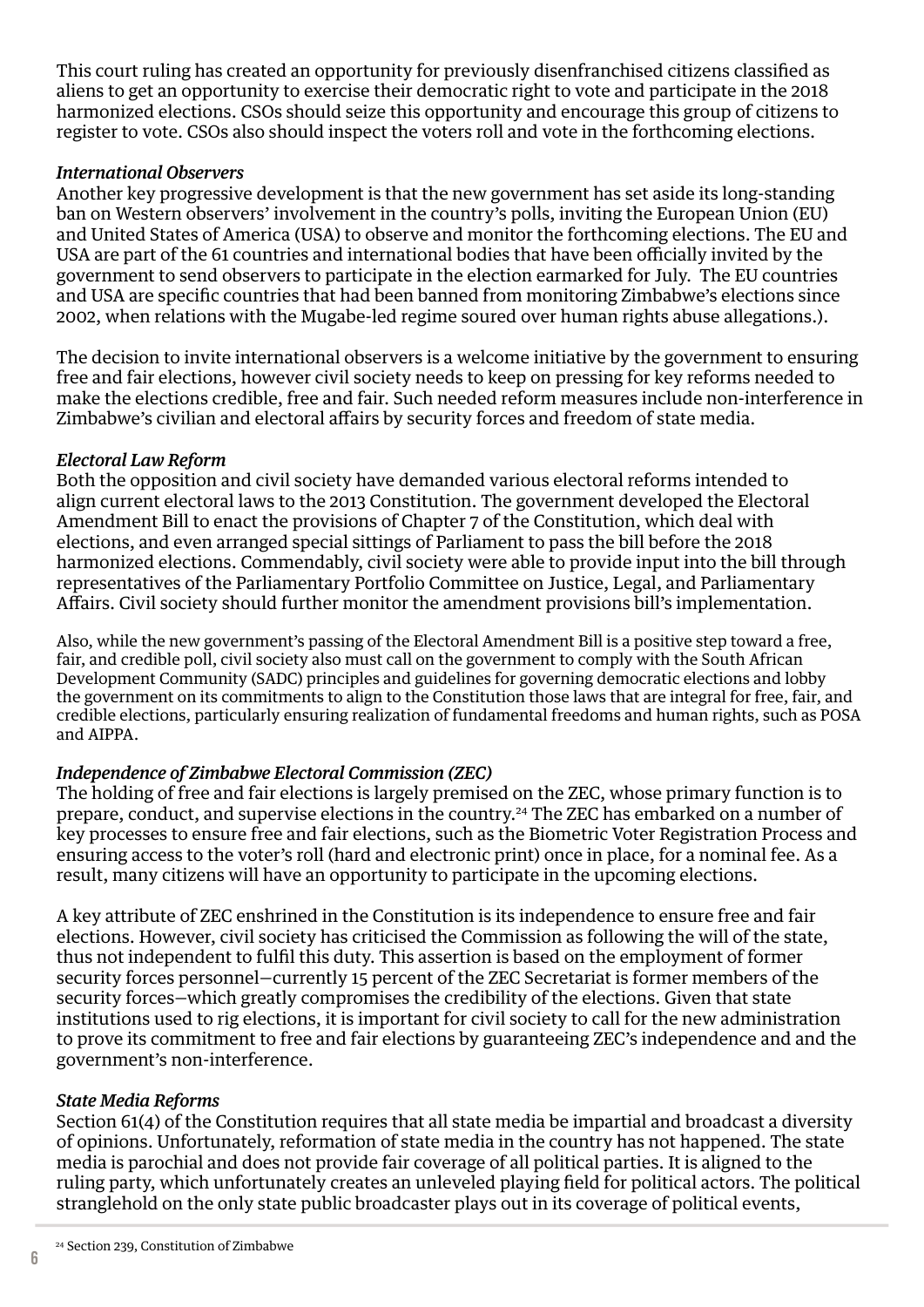particularly elections. Coverage of recent by-elections and political rallies are a testament to this. All the news stories and programs covering the events were about ZANU PF, its leadership and candidates.25 The party's opponents were only reported on in a disparaging manner. In light of this, civil society should continue advocating for the implementation of rights and freedoms entrenched in the Constitution on state media impartiality and affording fair coverage to all political parties.

#### *Combatting Violence*

According to the results of Pact's Applied Political Economy Analysis (APEA), violence is likely to affect the participation of citizens in key democratic processes, including elections. The political environment in rural areas particularly has be restrictive, with cases of registered voters their complaining about intimidation by ZANU PF activists and traditional leaders, who record serial numbers on the registration slips of registered voters. Also, the ZANU PF government reportedly deployed more than 2,000 soldiers, including army officers who led the 2008 poll campaign/blitz of violence, into all communities around Zimbabwe end of 2017. This has restricted democratic space in some rural communities, making it difficult for citizens to freely participate in the activities of opposition parties and civil society.

Given the widespread condemnation of such intimidation practices, the current government has endeavored to address the problem, including by establishing special courts to deal with cases of political violence. The courts will be an important mechanism to speedily deal with politically motivated crimes. To complement the special courts, a special committee made up of the Zimbabwe Human Rights Commission (ZHRC), National Peace and Reconciliation Commission (NPRC), ZEC and the police has been set up to facilitate the swift handling of political violence cases ahead of the elections.

These mechanisms to combat political violence are key to victims of political violence freely reporting to seek redress and justice which were never in existence in the previous administration. Therefore, these dispute resolution mechanisms put in place will play a great role in ensuring that all political violence perpetrators during the elections will be held accountable thus enabling citizens to freely participate in the electoral process without fear and intimidation.

Civil society is encouraged to educate citizens on these available justice redress mechanisms so that victims of political violence can report. In addition, there is need for civics to conduct evidencebased monitoring and documentation of all political violence cases particularly those connected to candidates and political parties in terms of the Electoral Code of Conduct for political parties and candidates. Such documented cases will need to be reported to the specified judicial and quasijudicial bodies mandated to deal with such cases for justice and redress.